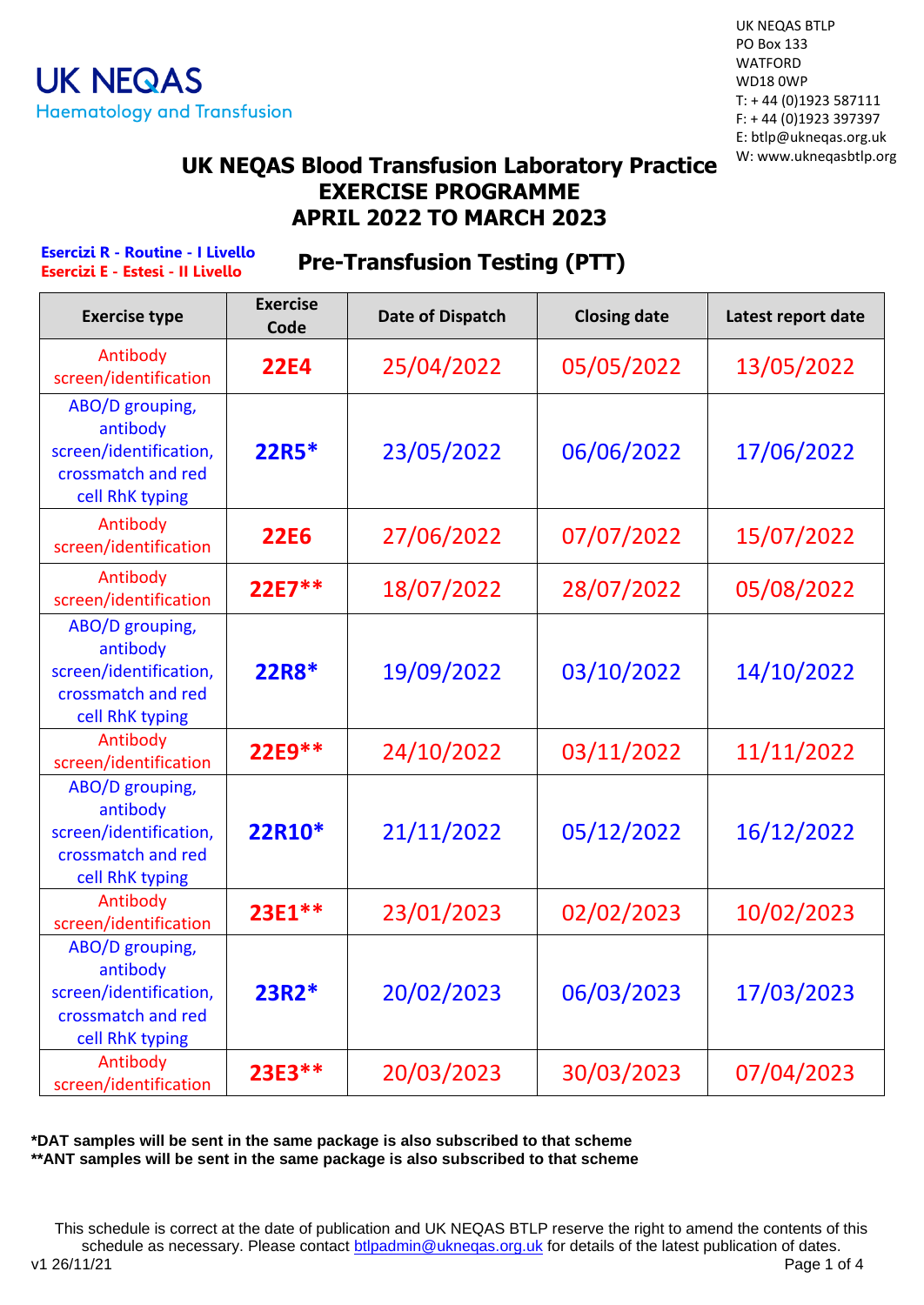| <b>Exercise Code</b> | Date of Dispatch | <b>Closing date</b> | Latest report date |
|----------------------|------------------|---------------------|--------------------|
| 2203F                | 17/05/2022       | 24/05/2022          | 07/06/2022         |
| 2204F                | 05/07/2022       | 12/07/2022          | 22/07/2022         |
| 2205F                | 27/09/2022       | 04/10/2022          | 14/10/2022         |
| 2206F                | 08/11/2022       | 15/11/2022          | 25/11/2022         |
| 2301F                | 24/01/2023       | 31/01/2023          | 10/02/2023         |
| 2302F                | 14/03/2023       | 21/03/2023          | 31/03/2023         |

# **Feto-maternal Haemorrhage (FMH)**

### **ABO Titration (ABOT)**

| <b>Exercise Code</b> | Date of Dispatch | <b>Closing date</b> | Latest report date |
|----------------------|------------------|---------------------|--------------------|
| 22ABOT2              | 11/04/2022       | 25/04/2022          | 09/05/2022         |
| 22ABOT3              | 25/07/2022       | 08/08/2022          | 19/08/2022         |
| 22ABOT4              | 17/10/2022       | 31/10/2022          | 11/11/2022         |
| <b>23ABOT1</b>       | 16/01/2023       | 30/01/2023          | 10/02/2023         |

# **Direct Antiglobulin Testing (DAT)**

| <b>Exercise Code</b> | Date of Dispatch | <b>Closing date</b> | Latest report date |
|----------------------|------------------|---------------------|--------------------|
| <b>22DAT2</b>        | 23/05/2022       | 30/05/2022          | 24/06/2022         |
| <b>22DAT3</b>        | 19/09/2022       | 26/09/2022          | 21/10/2022         |
| <b>22DAT4</b>        | 21/11/2022       | 28/11/2022          | 23/12/2022         |
| <b>23DAT1</b>        | 20/02/2023       | 27/02/2023          | 24/03/2023         |

**DAT samples will be distributed together with the R exercises, but constitute a separate exercise with a different closing date.**

This schedule is correct at the date of publication and UK NEQAS BTLP reserve the right to amend the contents of this schedule as necessary. Please contact [btlpadmin@ukneqas.org.uk](mailto:btlpadmin@ukneqas.org.uk) for details of the latest publication of dates.<br>Page 2 of 4 v1 26/11/21 Page 2 of 4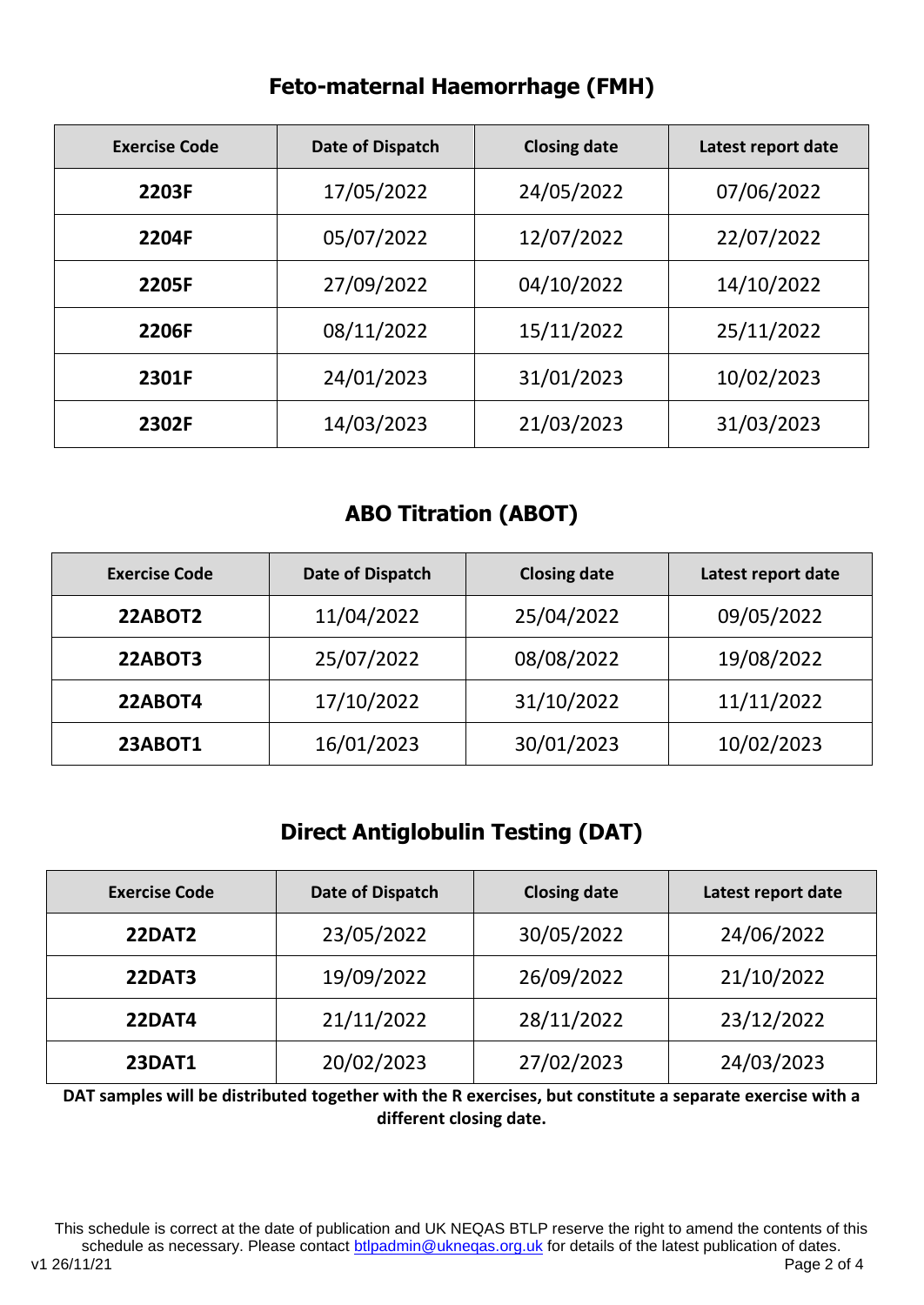# **Red Cell Genotyping (RCG)**

| <b>Exercise Code</b> | Date of Dispatch | <b>Closing date</b> | Latest report date |
|----------------------|------------------|---------------------|--------------------|
| 22RCG2               | 20/06/2022       | 11/07/2022          | 05/09/2022         |
| <b>22RCG3</b>        | 12/09/2022       | 03/10/2022          | 07/11/2022         |
| <b>22RCG4</b>        | 14/11/2022       | 05/12/2022          | 05/02/2023         |
| <b>23RCG1</b>        | 13/03/2023       | 03/04/2023          | 03/06/2023         |

#### **Point of Care Testing (POCT)**

| <b>Exercise type</b> | <b>Exercise</b><br>Code | Date of Dispatch | <b>Closing date</b> | Latest report date |
|----------------------|-------------------------|------------------|---------------------|--------------------|
|                      | <b>22R5B</b>            | 23/05/2022       | 06/06/2022          | 17/06/2022         |
| D typing             | <b>22R8B</b>            | 19/09/2022       | 03/10/2022          | 14/10/2022         |
|                      | <b>22R10B</b>           | 21/11/2022       | 05/12/2022          | 16/12/2022         |
|                      | <b>23R2B</b>            | 20/02/2023       | 06/03/2023          | 17/03/2023         |

#### **PTT 4 exercise schedule**

| <b>Exercise type</b>                                                                        | <b>Exercise</b><br>Code | Date of Dispatch | <b>Closing date</b> | Latest report date |
|---------------------------------------------------------------------------------------------|-------------------------|------------------|---------------------|--------------------|
| ABO/D grouping, antibody<br>screen/identification,<br>crossmatch and red cell RhK<br>typing | <b>22R5</b>             | 23/05/2022       | 06/06/2022          | 17/06/2022         |
|                                                                                             | <b>22R8</b>             | 19/09/2022       | 03/10/2022          | 14/10/2022         |
|                                                                                             | 22R10                   | 21/11/2022       | 05/12/2022          | 16/12/2022         |
|                                                                                             | <b>23R2</b>             | 20/02/2023       | 06/03/2023          | 17/03/2023         |

This schedule is correct at the date of publication and UK NEQAS BTLP reserve the right to amend the contents of this schedule as necessary. Please contact [btlpadmin@ukneqas.org.uk](mailto:btlpadmin@ukneqas.org.uk) for details of the latest publication of dates.<br>Page 3 of 4 v1 26/11/21 Page 3 of 4